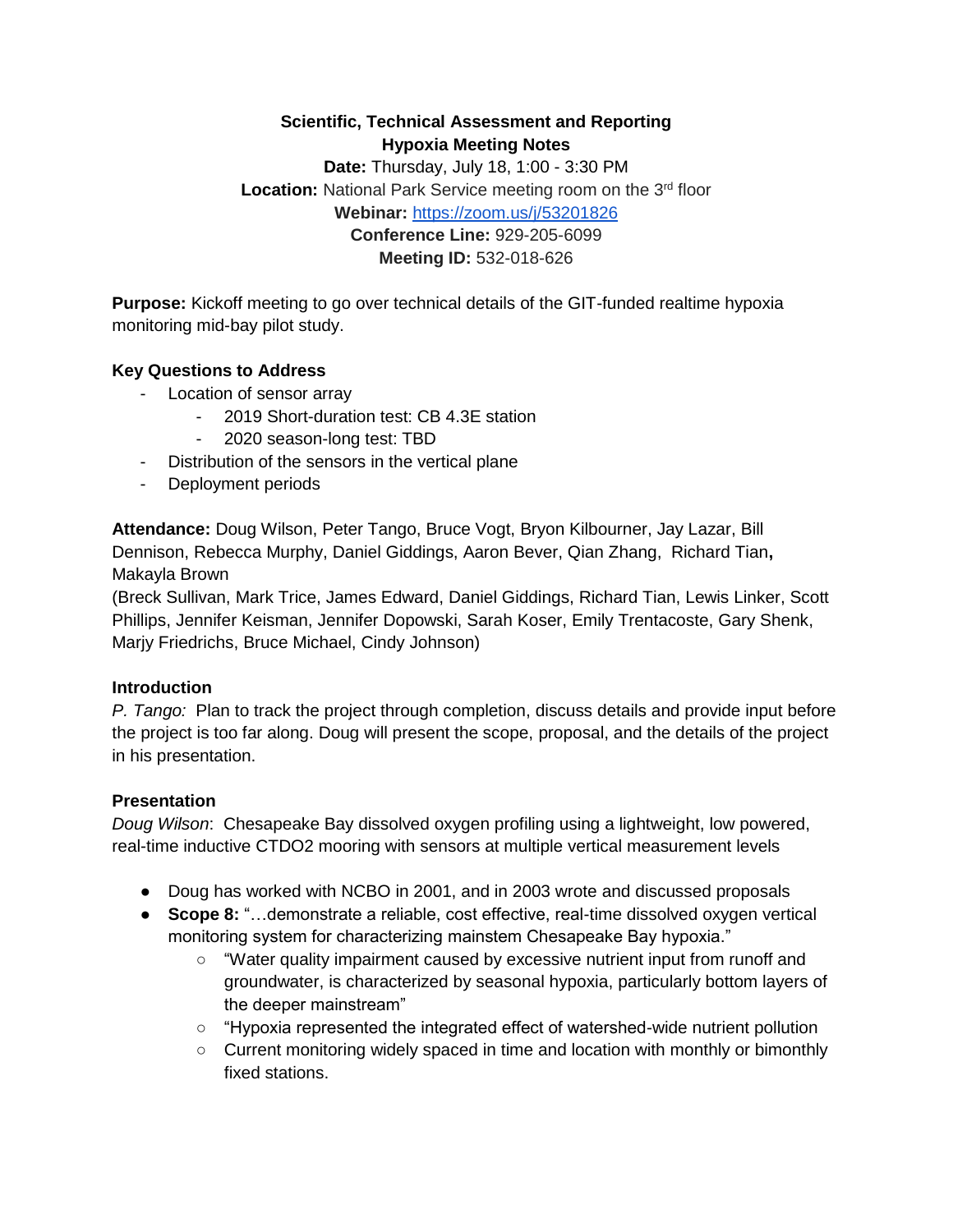- $\circ$  Cites Bevers et al. (2018) for a method that estimates hypoxic volume using a few fixed continuous DO profiles
	- Q: Inadequate data from cited research
	- A: could be improved with sensors that report continuous, real-time, vertical profiles for hypoxia modeling
- VIMS data collected twice a day could be used for comparison to the real-time data shows the
- Goose station has the longest data set to show how the change occurs
	- Note that DO can range from 1 to 6 over the course of 6 hours
- Requirements:
	- **Reliable** infrastructure that sustains deployment
	- **Reliable** infrastructure assessment of the gear deployed
	- Success and challenges of the piloted equipment collection, storage, and ability to provide **reliable** data
	- Details of protocols that can be adopted and invested in for deployment
	- Additionally
		- meet the data needs of the CBP and partners desired parameters, quality, resolution, reliable delivery
		- Sustainability long term capital and resource requirements and personal expenses
		- Flexibility successful use in required locations, recognition of the diverse physical environments and conditions
	- Two methods to acquire vertical profiles:
		- A. moving a single sensor package through the water column
		- **B. Locating sensor packages at fixed depths with vertical sensor spacing adequate to meet requirements**
	- Selection of B with the understanding that data is simpler and more reliable than A and will be regularly transmitted to a data structure.
		- Evaluation of the methodology; goals of project are not necessarily data analysis driven
	- CTDO mooring with sensors at multiple vertical measurement levels will measure temperature, conductivity, DO
		- Lightweight, low power design
		- Modules developed by Darius Miller, President and Principal Engineer at **Soundnine**
		- Units are clamped to a semi-taut mooring line with surface data collection and cellular transmission buoy
	- Why fixed sensors instead of a profiler? (pictured- six senor spacing on small buoy)
		- Reliable
			- No moving parts, but the sensors attached to the cable are adjustable
			- Extremely low power (2 AA Lithium batteries will last six months with 15 minute sampling)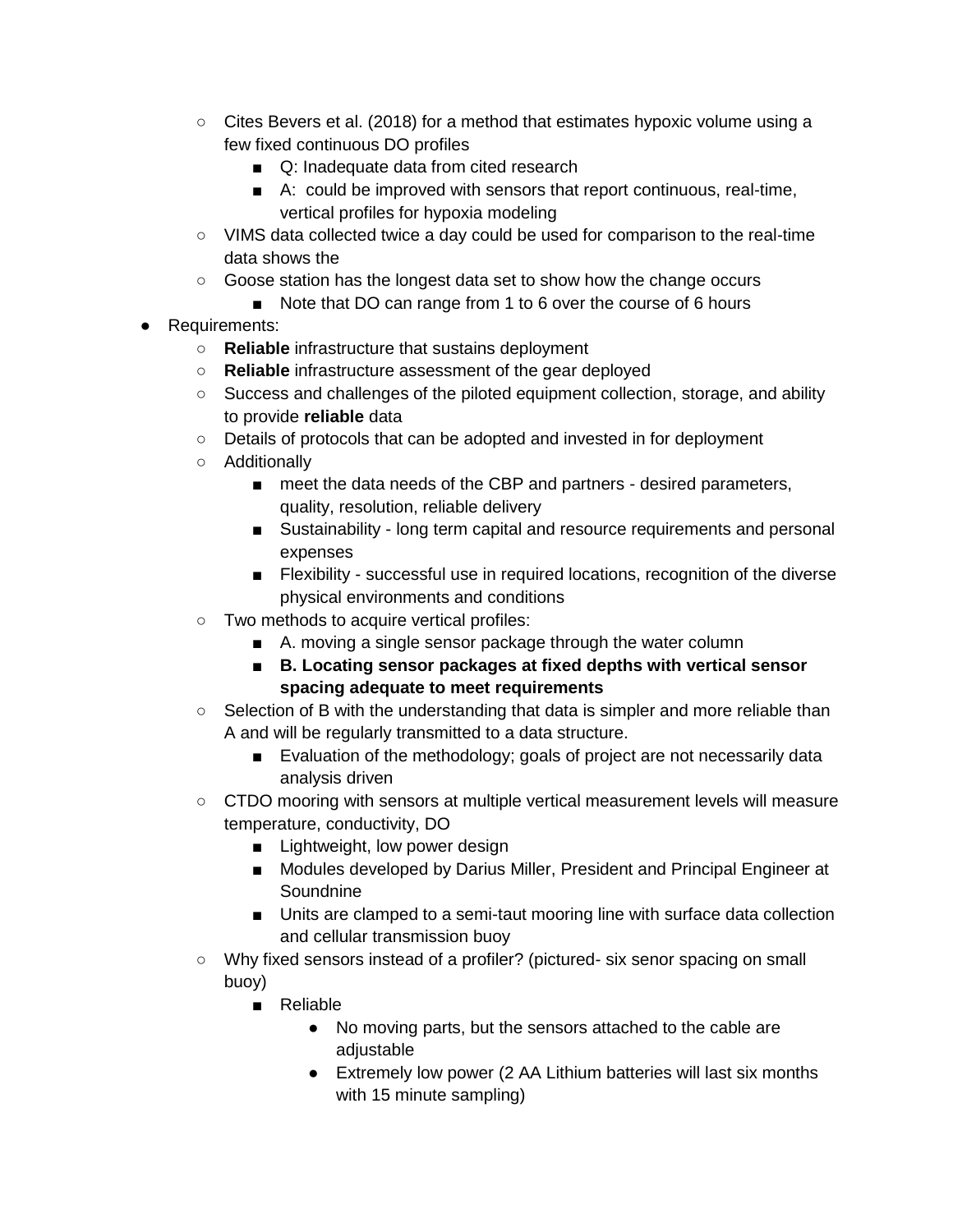- Storage within each sensor and the controller within the platform
- Platform controller can be submersible up to 10 meters and remain semi-taut while withstanding wave conditions
- Sustainable
	- Sensor modules are low cost
	- protected from fouling and should not require cleaning
	- Deployable by two people
- Flexible
	- Modular components, works at any depth, designed to withstand extreme wave conditions
- Q: Concern about previous challenges with returning continuous data, how can we ensure that the data is being collected?
- A: the data query set for 15 minute intervals is designed to communicate with the platform, so data is stored within the sensors, platform, and data structure if transmitted correctly.
- Q: Concern about weight and anchor to hold system in place.
- A: 50 lbs will be enough to anchor the system.
- Q: Normal profiles measure from the surface down, how will you know the depth?
- A: The sensors will also collect pressure measurements which can be used to calculate depth
- Q: Top to bottom will not give depth of the water, and we won't know the total depth during tides
- A: the bottomost sensor might be able to cross correlate movement and pressure to estimate depth
- Meet Data Needs
	- Samples collected at fixed time interval simultaneously
	- Analysis shows reasonable number of sensors can achieve measurement of vertical hypoxia structure
	- Data storage in two locations
	- Availability to CBP and partners with low time latency and QC flags
	- Suggestion to use CBP fixed mooring station CB4.3E (38.55624 N, 76.39121 W) – about 2.5 km east of CBIBS Gooses Reef buoy
		- Reasonable location for prediction
		- Nearby surface environmental and bottom DO&pH data from GR
		- 15 years of DO charts at this station
		- Q: Where can it be subsampled for vertical profile recreation numbers to use and validate the numbers in the model for hypoxic volume?
		- A: We currently use the bottom interpolater's numbers...
		- Q: There is not enough resolution to observe the difference in DO saturation "transition layer" that would be interesting to explain in the physical models of DO. (which is fundamental and can occur over 1 m change)
		- A: Don't disagree, but the uncertainty is known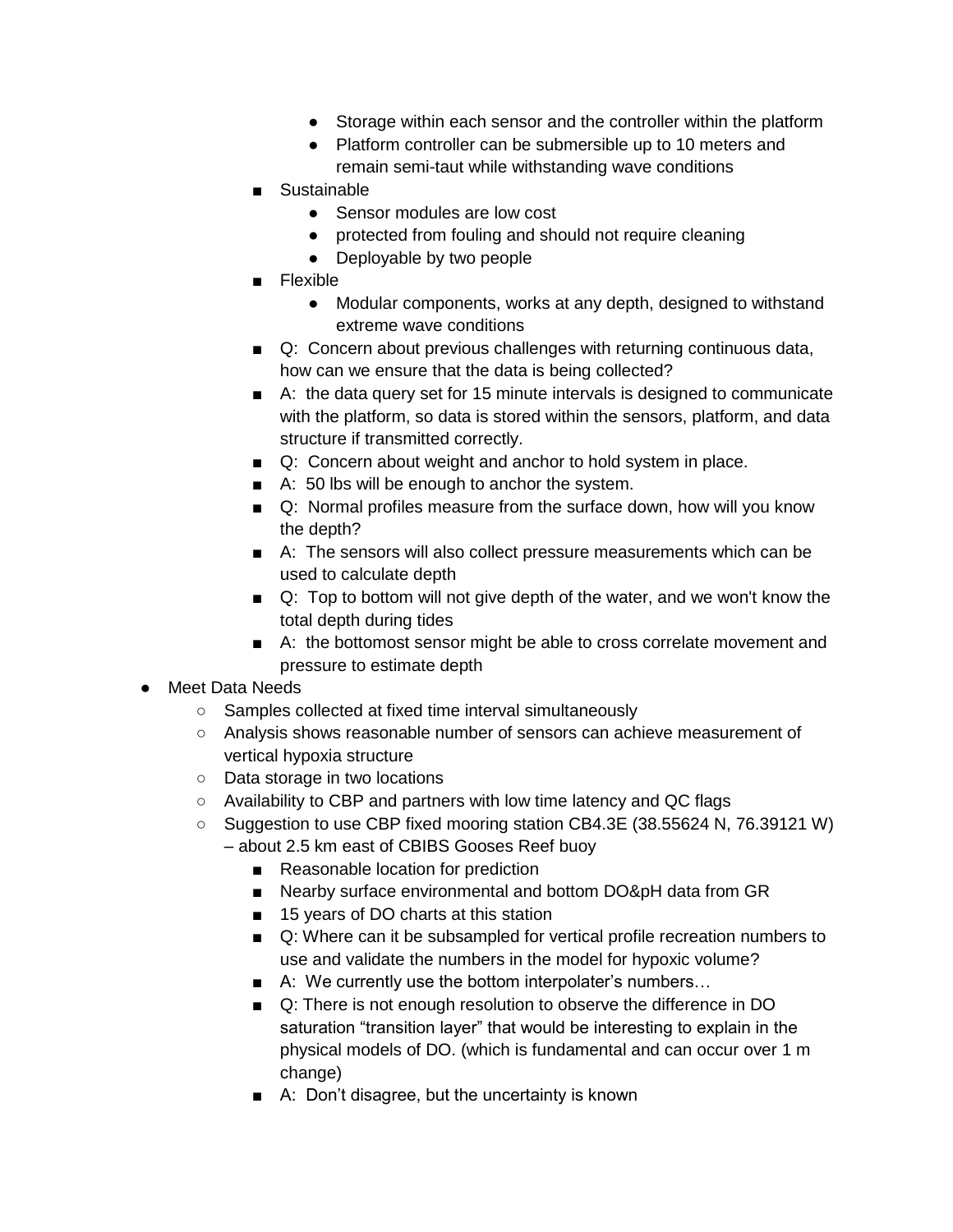- Q: Cannot accurately calculate hypoxic volume without the transition layer
- A: Not a science project. Pilot is meant to test the methodology so that we can further later on. From the 20 years of data we can try to strategically cluster the sensor nodes
- Timeline
	- Pushedback and will not be able to get out during the summer 2019 hypoxic season
	- Testing the system for the short deployment will begin October 2019
		- Expecting interesting questions that might be answered during this fall season

# **Questions(Q) and Answers(A)**

Location

- Consider the risk of stealing
	- GPS unit to track movement and work with the NPS
	- Conduct a PR campaign to announce the project
- CB 4.3E is an exciting location; but slide 4 has some concern. Gaps and zeros may indicate wind events seen in one spot that might propogate over a large area in reality.
	- Wind turnover could affect deep hypoxia and circulation…
- A better time/space assessment is essential to CBP (1 mg/L DO is needed for healthy benthos and phosphorus)
	- Use these data to validate the model and to get numbers that cannot currently be observed

## *Approval of the location for the test deployment at CBP 4.3E this year, then we will reevaluate suitability before selecting the 2020 long term deployment location.* Spatial Extent

- How many will be deployed?
	- 1 mooring with 6 or 7 sensors
		- Offer from NCBO to help establish a collaborative partnership
- Identify science and technical possibilities curing the pilot and what could we concurrently run?
	- Not much interest from Wilson to get into the science. Not designed to be a science project. Could address the possible data gaps for later sampling.
- HRSD is using monthly surface data to interpret flow and infer the conditions below
- Real time assimilation into the model, as the model needs bottom DO and the data is not available
- Wilson asks for help getting the instrument deployed (NCBO acknowledged and offered vessel)
- Does this use the appropriate buoy? Smaller platform might need to worry about the visibility to the Coast Guard if that's an issue?
	- Considering the tradeoffs, the visibility and striking will be fine. Different mooring w/ the buoy not worth the cost. Possibly consider more foam.

Sensor Type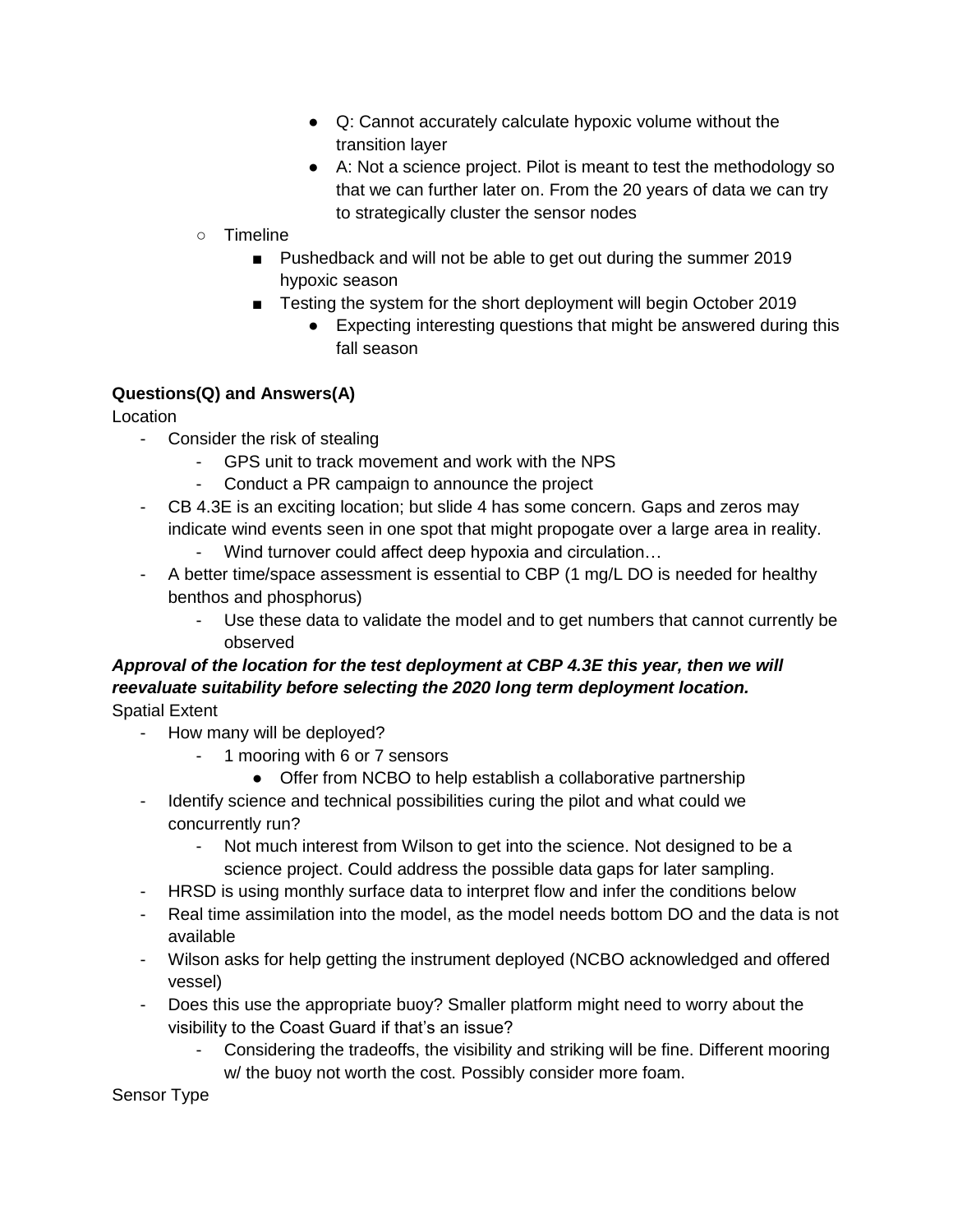- Is the sensor type okay? Should we consider different resources
	- CTD sensors work, but seabirds would do a better job at twice the price
- Alternative if we are not confident?
	- Not at this price
	- No pre deployment before the 2019 tests
- How to handle data loss if the transmitter stops working?
	- Data is stored inside sensors and can be retrieved manually within an hour.
- What level of resolution is needed for management? Needed for TMDL attainment? Highest frequency variability? Should we aim for the lowest frequency necessary?
	- Tidal frequency, bottom DO numbers are currently not comparable
	- Measured time steps at hour rates in hydrologic models, wind done on hours, sensitivity analysis could come later
	- CBP needs are met at 15 minute frequency
	- We should measure at the lowest frequency possible and push the system to the limits in the pilot to see full range of capability. Push the system for inevitable science and research
- Concern about communications (given CBIBs issues) at the 15 minute interval?
	- This is the time to test the pilot's capabilities. Intervals can be dialed back later. It is important to capture the highest possible resolution
		- Follow on to improve sampling frequency given the battery life
		- Modelers can aggregate up to lower frequency
- Quality checks?
	- Pass, Fail system. Flags are checked later.
- Data storage?
	- FDP, possible plug into existing visualization tool
		- Validation with NCBO CTD cast
		- Check for fouling and other refurbishments through the deployment
		- Posting profiles onsite and compare, we might be able to provide as data is hand entered… would need help to create an outline for data validation
- With all this help, what is the scope of scalability given the amount of help from all these agencies? If we support one during the pilot and it goes well, then it might not be helpful moving forward with intent to scale the size of the project upwards.
	- List action items and decouple. Is this feasible without the support of the *others adding outside value to the project?*
	- Track the level of support

\*Clarification: 2020 deployment will begin in March 2020 and end October 2020 with a midpoint report June 2020.

*Next meeting set for October 2019, after the first deployment (Doodle Poll for date)*

- *Expect a written update before Task 4*
- Press involved in second deployment (one week prior)
- *Peter agreed to be the point of contact to track the offers of help*, but does not think he should be gatekeeper
	- *There is a need to create a list of project leads*